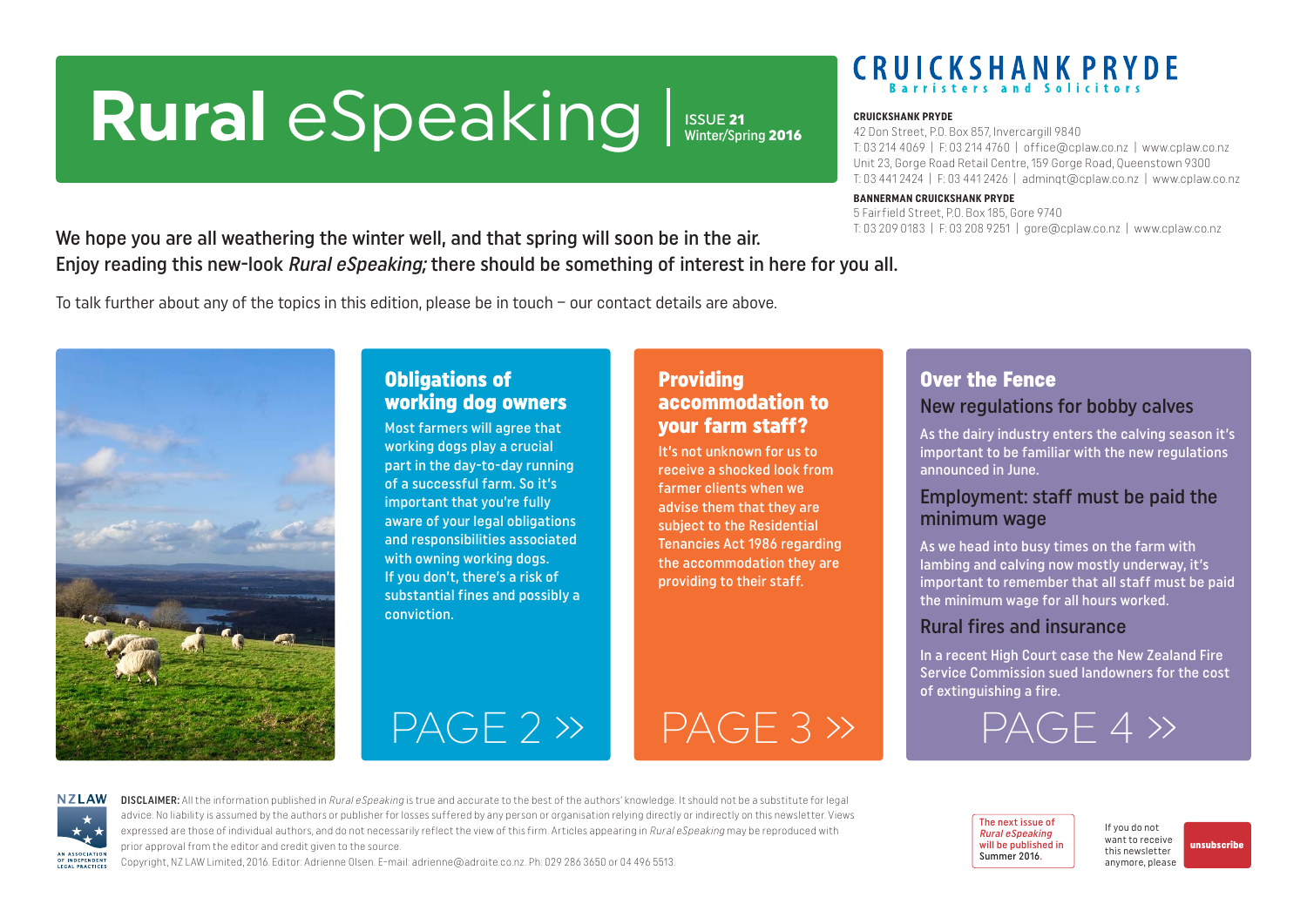### <span id="page-1-0"></span>Rural eSpeaking | SSUE 21

return to [front page](#page-0-0)  $\frac{1}{\text{Winter/Spring 2016}}$   $\text{PAGE 2}$ 

## Obligations of working dog owners

Most farmers will agree that working dogs play a crucial part in the day-to-day running of a successful farm. So it's important that you're fully aware of your legal obligations and responsibilities associated with owning working dogs. If you don't, there's a risk of substantial fines and possibly a conviction.

#### Registration and microchipping

All dogs over the age of three months must be registered with their local council. It's an owner's responsibility to register each of their dogs and to renew registrations by 31 July each year. Local councils update the National Dog Database annually which enables them to monitor lost or dangerous dogs.

Since 1 July 2006 dogs in New Zealand have had to be micro-chipped. Working dogs, however, are excluded from this requirement. Working dogs are specifically defined under the Dog Control Act 1996 as dogs used solely or principally for the purpose of herding or driving stock. Dogs of this description are not required to be micro-chipped as provided for by s36A of this legislation. Having said that, working

dogs must be registered and wear a collar with the council-provided disc or label.

We stress that this exemption applies to working dogs only; any dogs kept on farms as family pets or used for recreational hunting must be micro-chipped. If you fail to register or micro-chip these dogs, you can be fined up to \$300.

#### Dangerous dogs

Dog owners are often distracted by their pet's loyalty and personality, and forget that their dog may not greet strangers in the same loving manner as they greet them. Unfortunately, dog attacks are becoming more frequent and often make news headlines. The Dog Control Act was established to ensure owners are aware of their responsibilities and to ensure that their dogs are controlled at all times.

Many people come on to farms including family, friends, posties, vets and contractors. It's not safe to presume that because your dog is on your property that it will not be bound by the provisions in the legislation. If your dog attacks a person, another animal or protected wildlife, you may be fined up to \$3,000 and your dog may be destroyed. If your dog causes serious injury (or death) to a person, animal or to protected wildlife you may be imprisoned for up to three years or fined up to \$20,000.

If your dog attacks a person or animal and no destruction order is made, your local

council can classify your dog as dangerous, meaning it must be kept within a fenced area, neutered, muzzled and kept on a leash in public places.

#### Protection of working dogs

It's difficult to hear about the mistreatment of working dogs, however it's a reality that is around us. If someone abuses or neglects a dog which leads to that animal's death, they can be banned from owning dogs in the future. In the worst case scenario, they could receive a fine of up to \$100,000 and be sentenced to up to five years in prison. If an individual receives multiple fines or is found guilty of a serious offence, councils may ban that person from owning a dog for up to five years. Furthermore, councils have the right to seize any dog from an owner if they consider the animal to be at risk or if that owner has been previously banned.

#### Look after your dogs

It's important to understand the obligations associated with owning working dogs. It's your responsibility to ensure that each of your dogs is property registered, adequately cared for and controlled within their environment. Failure to do this can be devastating (on many fronts) and may possibly result in fines or conviction which impact not only on your dog but also you as the owner.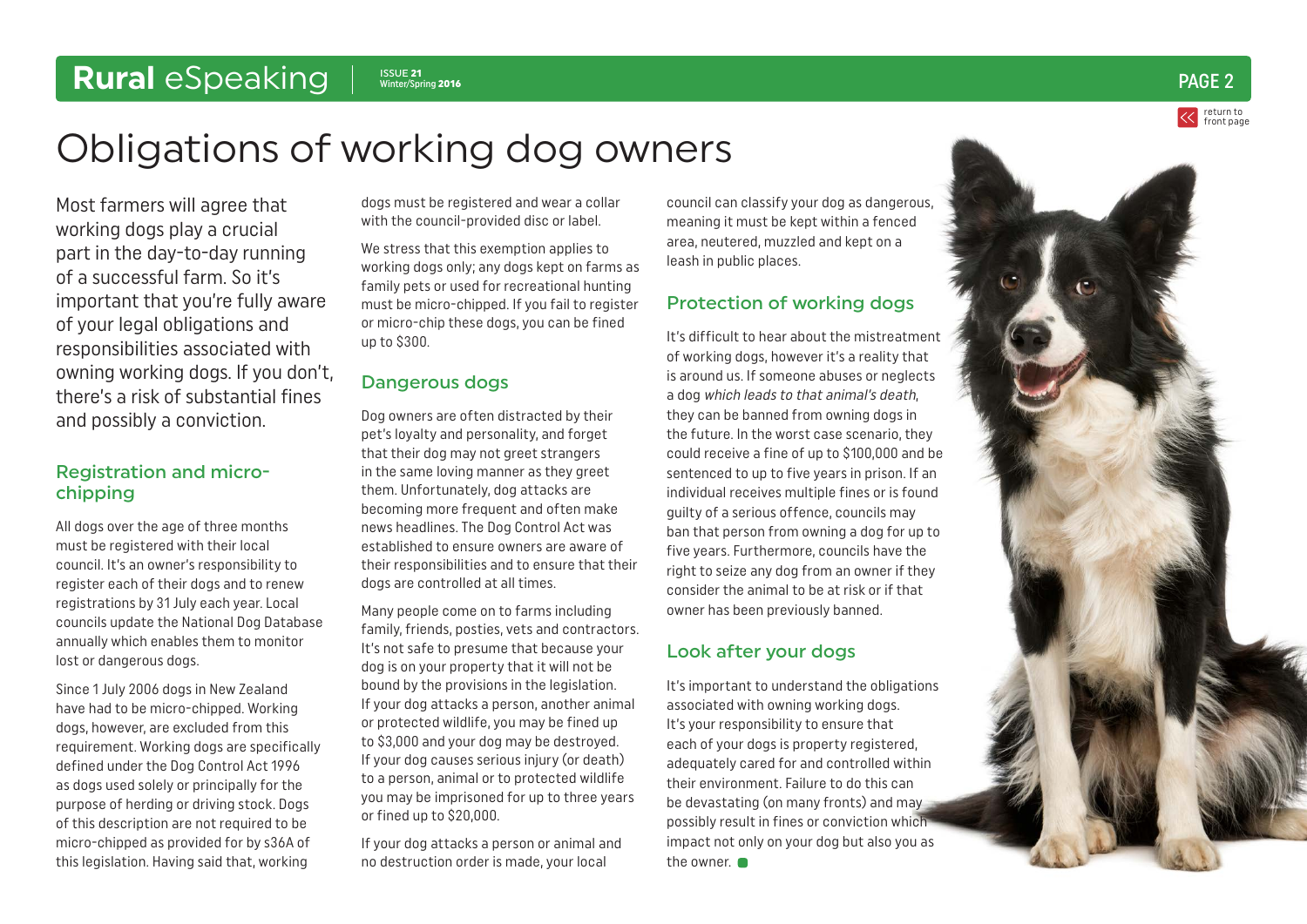### <span id="page-2-0"></span>Rural eSpeaking | SSUE 21



# Providing accommodation to your farm staff?

It's not unknown for us to receive a shocked look from farmer clients when we advise them that they are subject to the Residential Tenancies Act 1986 regarding the accommodation they are providing to their staff.

These types of accommodation provisions are classed as 'service tenancies'. They are largely subject to the same rules as any other residential tenancy with a few minor exceptions such as rent in advance and termination notices.

As an employer or farm owner, you must comply with the same standards as any other landlord and you can be subject to a Tenancy Tribunal hearing if you fail to comply.

#### What must you do?

The tenancy agreement must be in writing and there are compulsory clauses that need to be included.

For many of you this will form a part of the employment agreement you have in place, but it is important that you are not using an outdated agreement that doesn't comply with the requirements of the Residential Tenancies Act 1986. As well, the Tenancy Tribunal has been vocal about its preference that the tenancy agreement is contained in a separate document, not as part of an employment or any other agreement.

There are many things that MUST be included in the tenancy agreement and we strongly advise you get us to review your draft agreement before presenting it to your staff.

#### New requirements for rental properties

As of 1 July 2016 there have been stricter standards imposed on landlords to ensure their rental properties are safer and warmer. There must now he smoke alarms installed that are regularly maintained and adequate in number. The property needs to be maintained to a safe and reasonable standard. This means that electrical outlets need to be working, broken windows must be repaired and plumbing systems must be in working order.

As well, there are new insulation requirements that take effect from 1 July 2019. These requirements differ throughout New Zealand; they are designed to help combat health issues associated with the cold, damp and mould commonly found in tenanted accommodation.

#### P-contamination

A significant area of concern we are seeing amongst farmer landlords relates to chemical contamination of their tenanted properties.

As a landlord you're responsible to your tenant for any effect of methamphetamine



(P) contamination in your property. You should actively monitor your property and test if required.

A recent Tenancy Tribunal decision<sup>1</sup> noted that simply not knowing whether or not a property was contaminated is not enough to absolve you of liability to any future tenants. It can be a costly mistake to plead ignorance and the decision really places an onus on landlords to test between tenants and advise new tenants of the results.

We recommend that you test your property between tenants. You should also update the provisions in the tenancy agreement to enable you to recoup costs if you can show that through regular testing on the balance of probabilities, the contamination was caused by a particular tenant.

#### Insurance

We also recommend contacting your insurer to establish what steps are required for your landlord's insurance to be effective. Some insurers will have requirements as to the frequency and form of property inspections before they will honour your policy. It pays to check that the steps you are taking will be sufficient should you ever need to make a claim.

The days of a farm assistant being placed into sub-standard accommodation are now over. The Tenancy Tribunal does not look favourably on farmers who plead ignorance to the requirements.

If you're unsure about your obligations and responsibilities to your farm staff, or need guidance on tenancy agreements, do talk with us before you offer accommodation to your staff.

<sup>1</sup> Visagie v Harper Property Management 15/06955/MK 16 March 2016